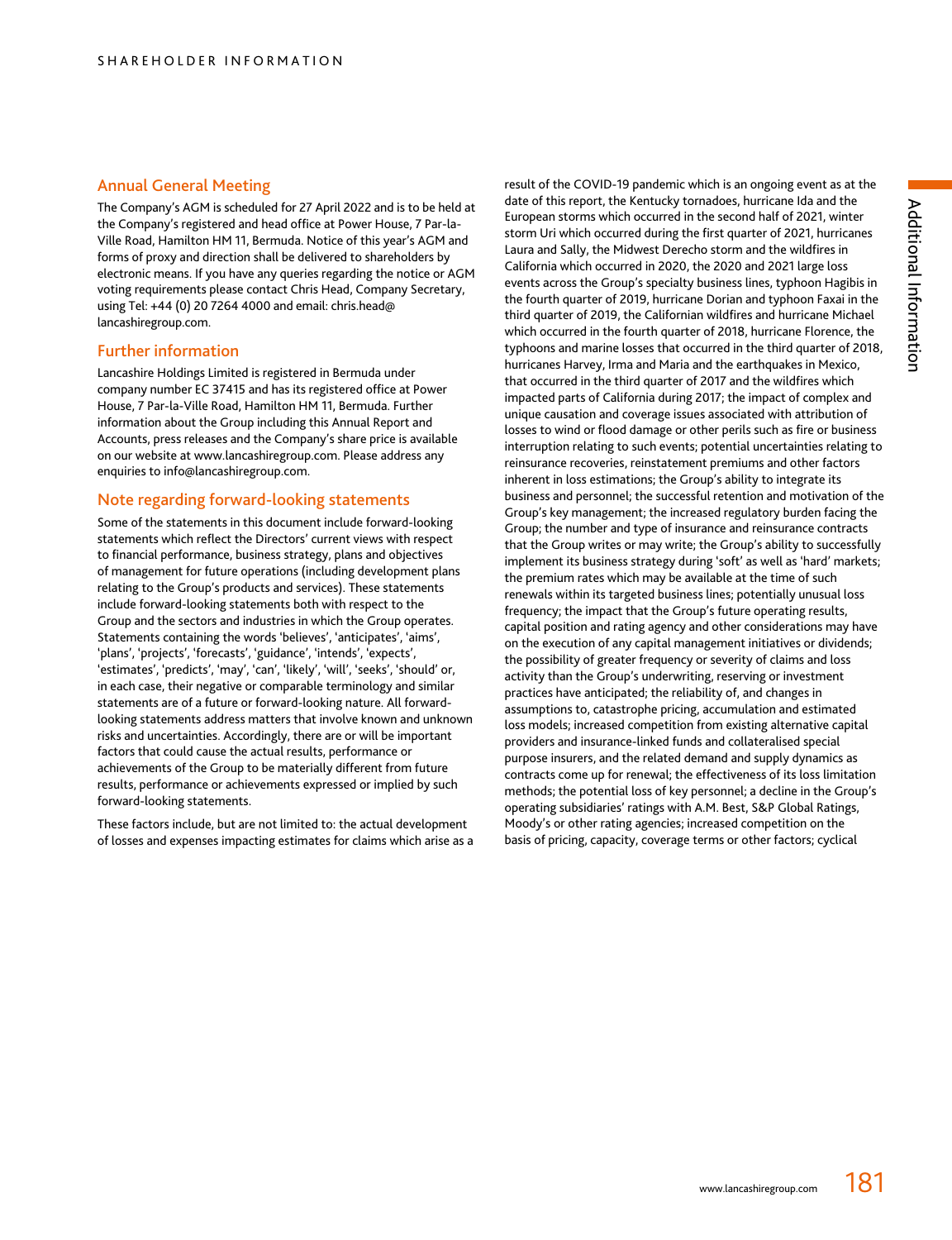downturns of the industry; the impact of a deteriorating credit environment for issuers of fixed maturity investments; the impact of swings in market interest rates, currency exchange rates and securities prices; changes by central banks regarding the level of interest rates; the impact of inflation or deflation in relevant economies in which the Group operates; the effect, timing and other uncertainties surrounding future business combinations within the insurance and reinsurance industries; the impact of terrorist activity in the countries in which the Group writes risks; a rating downgrade of, or a market decline in, securities in its investment portfolio; changes in governmental regulations or tax laws in jurisdictions where the Group conducts business; Lancashire or its Bermudian subsidiaries becoming subject to income taxes in the United States or in the United Kingdom; the impact of the change in tax residence on stakeholders of the Group; and the impact of the expiration of the transition period on 31 December 2020 following the United Kingdom's withdrawal from the European Union on the Group's business, regulatory relationships, underwriting platforms or the industry generally, the focus and scrutiny on ESG-related matters regarding the insurance industry from key stakeholders of the Group, and any adverse asset, credit, financing or debt or capital market conditions generally which may affect the ability of the Group to manage its liquidity.

Any estimates relating to loss events involve the exercise of considerable judgement and reflect a combination of ground-up evaluations, information available to date from brokers and insureds, market intelligence, initial and/or tentative loss reports and other sources. Judgements in relation to loss arising from natural catastrophe and man-made events are influenced by complex factors. The Group cautions as to the preliminary nature of the information used to prepare such estimates as subsequently available information may contribute to an increase in these types of losses.

These forward-looking statements speak only as at the date of this document. The Company expressly disclaims any obligation or undertaking (save as required to comply with any legal or regulatory obligations including the rules of the LSE) to disseminate any updates or revisions to any forward-looking statement to reflect any changes in the Group's expectations or circumstances on which any such statement is based. All subsequent written and oral forward-looking statements attributable to the Group or individuals acting on behalf of the Group are expressly qualified in their entirety by this paragraph. Prospective investors should specifically consider the factors identified in this document which could cause actual results to differ before making an investment decision.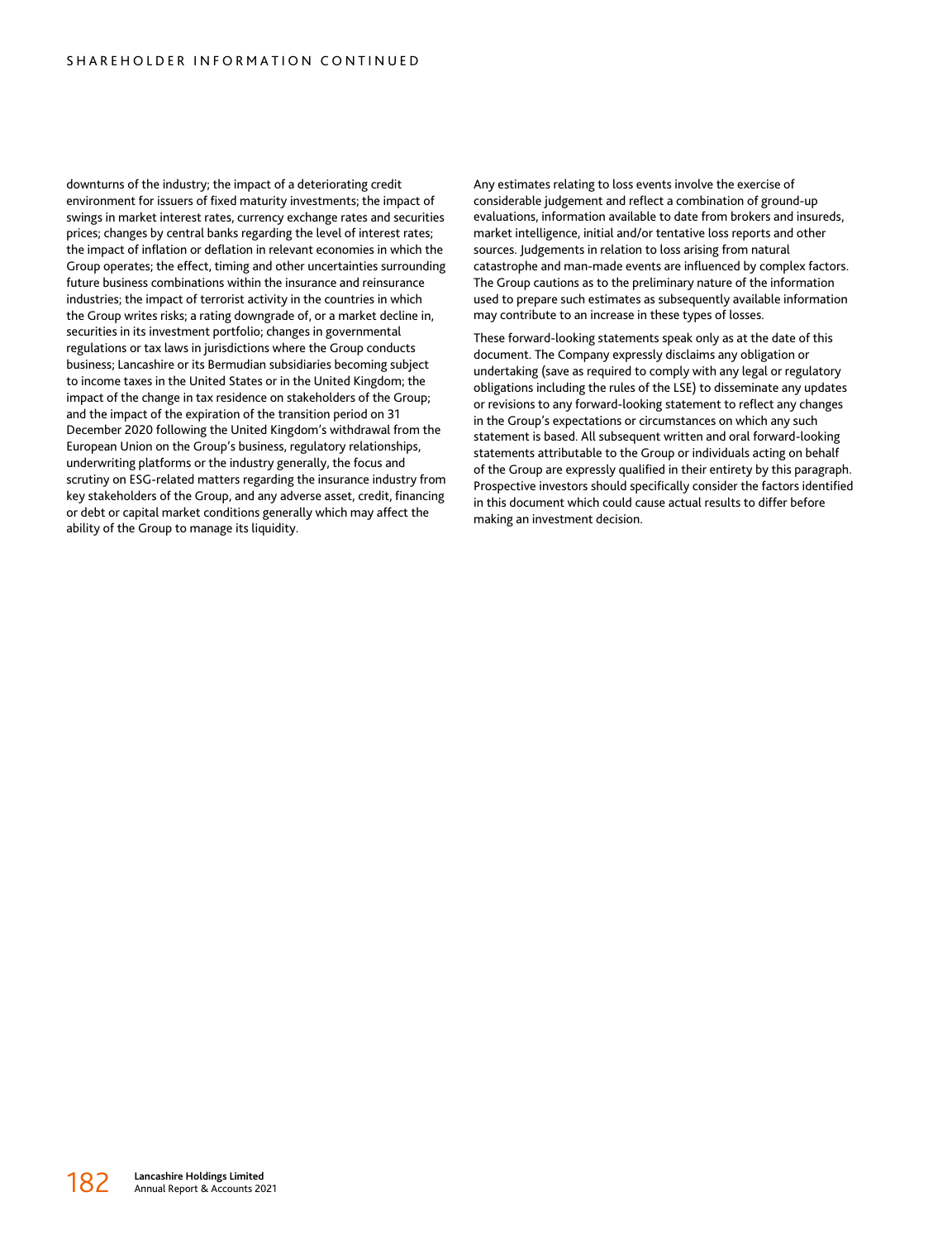## **Accident year loss ratio**

The accident year loss ratio is calculated using the accident year ultimate liability revalued at the current balance sheet date, divided by net premiums earned

## **Active Underwriter**

The individual at a Lloyd's syndicate with principal authority to accept insurance and reinsurance risk on behalf of the syndicate

## **Additional case reserves (ACR)**

Additional reserves deemed necessary by management

**AFS**

## Available for sale

## **Aggregate**

Accumulations of insurance loss exposures which result from underwriting multiple risks that are exposed to common causes of loss

## **AGM**

Annual General Meeting

# **AIM**

A sub-market of the LSE

# **AIR**

AIR Worldwide

# **A.M. Best Company (A.M. Best)**

A.M. Best is a full-service credit rating organisation dedicated to serving the financial services industry, focusing on the insurance sector

## **APMs**

Alternative performance measures

# **BCP**

Business Continuity Plan

## **BMA**

Bermuda Monetary Authority

## **Board of Directors; Board**

Unless otherwise stated refers to the LHL Board of Directors

## **Book value per share (BVS)**

Calculated by dividing the value of the total shareholders' equity by the sum of all common voting shares outstanding

## **BREEAM**

Building Research Establishment Environmental Assessment Method

# **BSCR**

Bermuda Solvency Capital Requirement **BSX**

Bermuda Stock Exchange

## **CCHL**

Cathedral Capital Holdings Limited

# **CCL**

Cathedral Capital Limited

## **CCL 1998**

Cathedral Capital (1998) Limited

# **CCL 1999**

Cathedral Capital (1999) Limited

# **CCWG**

Climate Change Working Group

# **CDP**

Carbon Disclosure Project

# **Ceded**

To transfer insurance risk from a direct insurer to a reinsurer and/or from a reinsurer to a retrocessionaire

# **CEND**

Confiscation, Expropriation, Nationalisation and Deprivation

# **CEO**

Chief Executive Officer

# **CFO**

Chief Financial Officer

# **CGU**

Cash generating unit

# **Change in FCBVS**

The IRR of the change in FCBVS in the period plus accrued dividends **CIO**

# Chief Investment Officer

## **The Code**

UK Corporate Governance Code published by the UK FRC (www.frc. org.uk)

## **Combined ratio**

Ratio, in per cent, of the sum of net insurance losses, net acquisition expenses and other operating expenses to net premiums earned

## **Compound Annual Change in FCBVS adjusted for dividends**

The calculation is the internal rate of return on the movement in Fully Converted Book Value since inception on an annualised basis plus dividends accrued

## **Consolidated financial statements**

Includes the independent auditor's report, consolidated primary statements, accounting policies, risk disclosures and related notes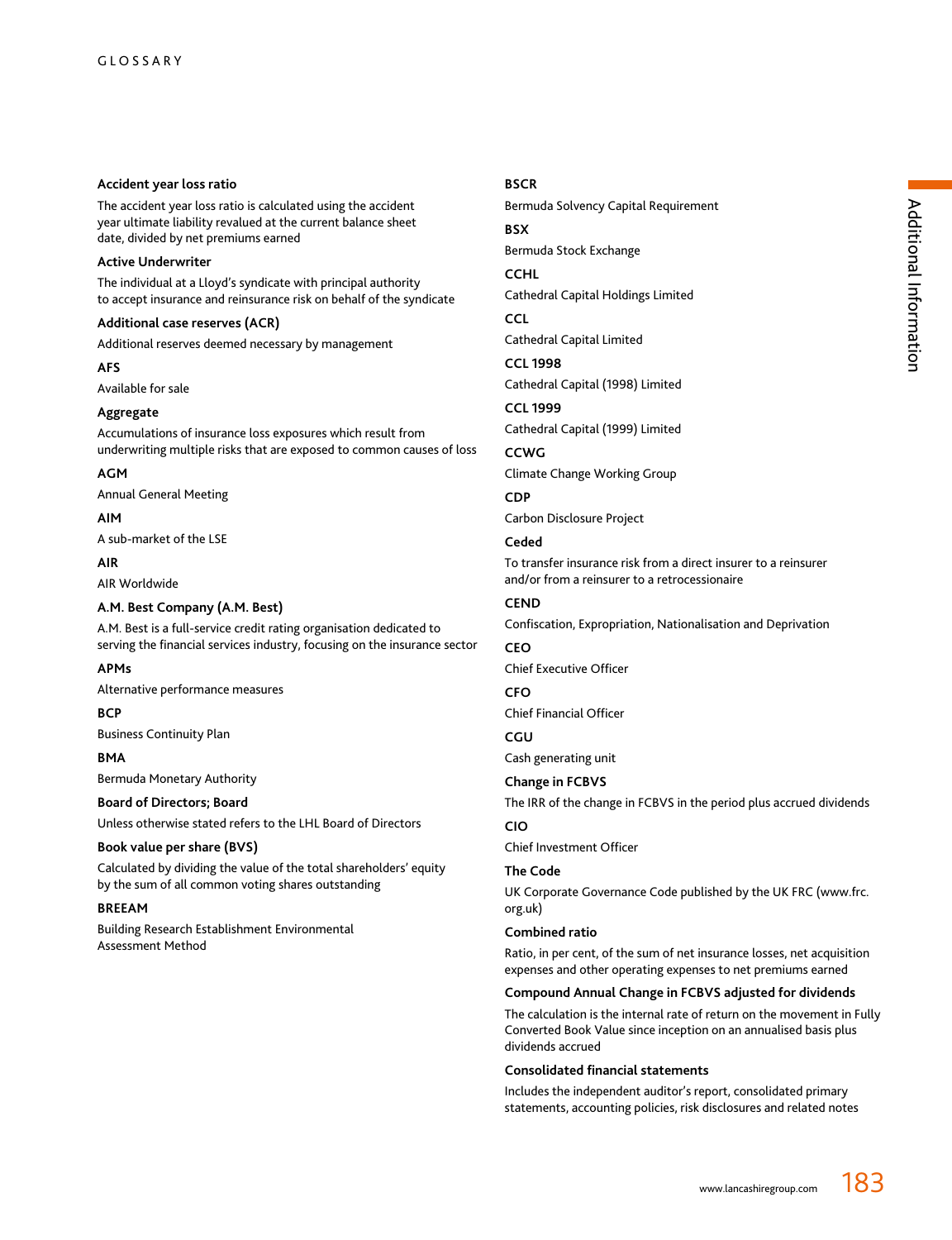#### **Consolidated primary statements**

Includes the consolidated statement of comprehensive income, consolidated balance sheet, consolidated statement of changes in shareholders' equity and the statement of consolidated cash flows

# **COO**

Chief Operating Officer

# **CRO**

Chief Risk Officer

# **CSX**

Cayman Islands Stock Exchange

**CUL**

Cathedral Underwriting Limited

**CUO**

Chief Underwriting Officer

## **D&F**

Direct and facultative (re)insurance

## **Deferred acquisition costs**

Costs incurred for the acquisition or the renewal of insurance policies (e.g. brokerage and premium taxes) which are deferred and amortised over the term of the insurance contracts to which they relate

## **Delegated authorities**

Arrangements under which a managing agent or (re)insurer delegates its authority to another to enter into contracts of insurance on its behalf

## **Diluted earnings per share**

Calculated by dividing the net profit for the year attributable to shareholders by the weighted average number of common shares outstanding during the year plus the weighted average number of common shares that would be issued on the conversion of all potentially dilutive equity-based compensation awards into common shares under the treasury stock method

## **Directors' fees and expenses**

Unless otherwise stated includes fees and expenses of all Directors across the Group

## **Dividend yield**

Calculated by dividing the annual dividends per share by the share price on the last day of the given year

## **Duration**

Duration is the weighted average maturity of a security's cash flows, where the present values of the cash flows serve as the weights. The effect of the convexity, or sensitivity, of the portfolio's response to changes in interest rates is also factored in to the calculation

## **Earnings per share (EPS)**

Calculated by dividing net profit for the year attributable to shareholders by the weighted average number of common shares outstanding during the year, excluding treasury shares and shares held by the EBT

## **EBT**

Lancashire Holdings Employee Benefit Trust

## **ECA**

Economic Capital Assessment

## **ECR**

Enhanced Capital Requirement

#### **EEA**

European Economic Area

## **ERM**

Enterprise Risk Management

#### **ESG**

Environmental, Social and Governance matters

#### **EU**

European Union

## **EURIBOR**

The Euro Interbank Offered Rate

## **Excess of loss**

Reinsurance or insurance that indemnifies the reinsured or insured against all or a specified portion of losses on an underlying insurance policy in excess of a specified amount

## **Facultative reinsurance**

A reinsurance risk that is placed by means of a separately negotiated contract as opposed to one that is ceded under a reinsurance treaty

## **FAL**

Funds at Lloyd's

## **FCA**

Financial Conduct Authority

## **Financial industry category**

Includes banks, insurance companies, real estate and other financial institutions

## **FRC**

Financial Reporting Council

## **FSMA**

The Financial Services and Markets Act 2000 (as amended from time to time)

## **FTE**

Full-Time Employee

## **Fully converted book value per share (FCBVS)**

Calculated based on the value of the total shareholders' equity attributable to the Group and dilutive restricted stock units as calculated under the treasury method, divided by the sum of all shares and dilutive restricted stock units, assuming all are exercised

## **FVTPL**

Fair value through profit or loss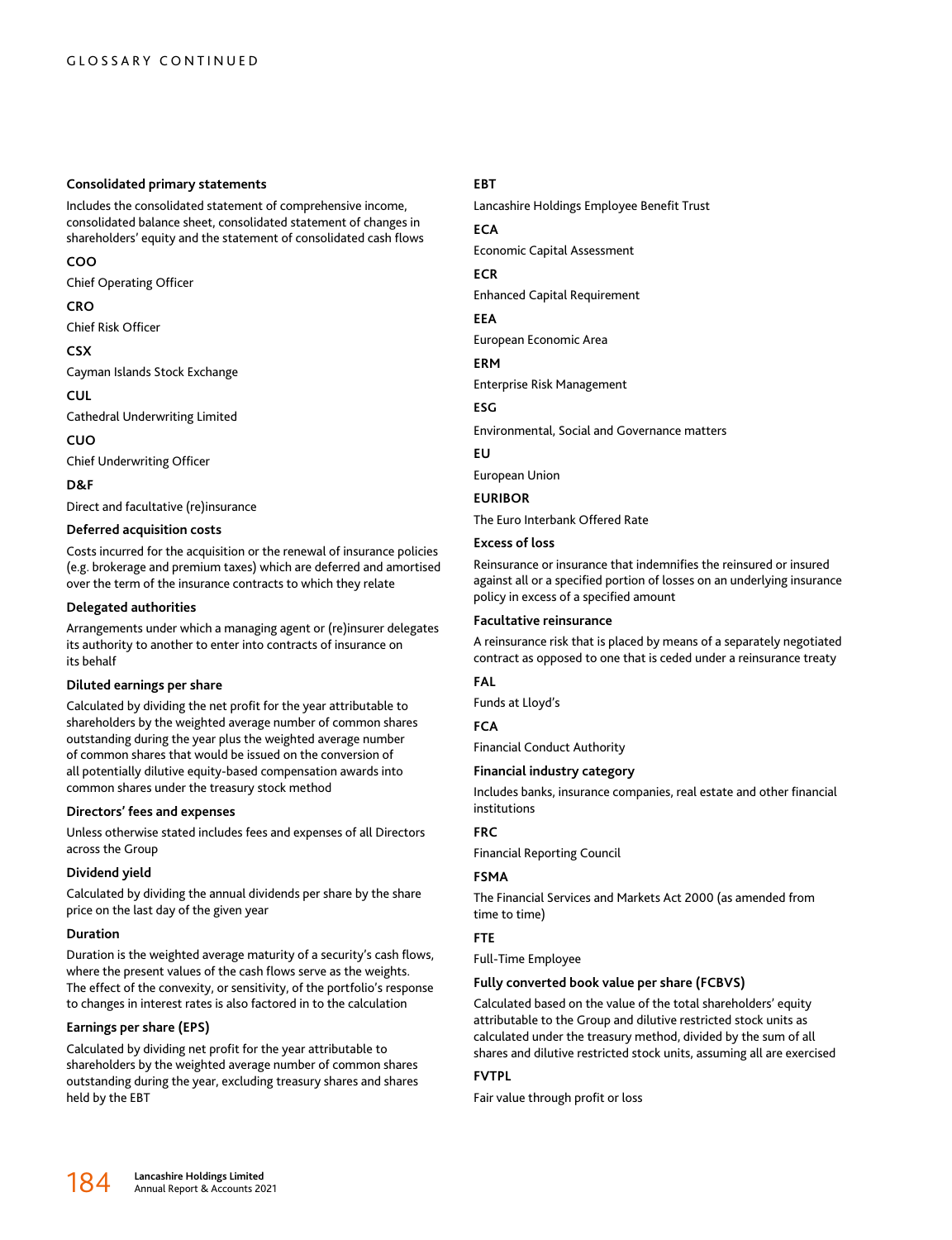## **G10**

Belgium, Canada, Germany, France, Italy, Japan, the Netherlands, Sweden, the United Kingdom, and the United States

## **GDPR**

General Data Protection Regulation

# **GHG**

Greenhouse gas emissions covers carbon dioxide (CO<sub>2</sub>), methane (CH<sub>4</sub>), nitrous oxide (N<sub>2</sub>O), hydrofluorocarbons (HFC), perfluorocarbons (PFC), nitrogen trifluoride (NF $_{\rm_3}$ ) and sulphur hexafluoride (SF<sub>6</sub>)

# **The Group or the Lancashire Group**

LHL and its subsidiaries

## **GWP**

Gross premiums written. Amounts payable by the insured, excluding any taxes or duties levied on the premium, including any brokerage and commission deducted by intermediaries

# **ICM**

International Care Ministries

## **IFRIC**

International Financial Reporting Interpretations Committee

## **IFRS**

International Financial Reporting Standard(s)

# **IFRS 9**

International Financial Reporting Standard on Financial Instruments

## **IFRS 17**

International Financial Reporting Standard on Insurance Contracts

## **ILS**

Insurance Linked Securities

## **Incurred but not reported (IBNR)**

These are anticipated or likely losses that may result from insured events which have taken place, but for which no losses have yet been reported. IBNR also includes a reserve for possible adverse development of previously reported losses

## **Industry loss warranty (ILW)**

A type of reinsurance or derivative contract through which one party will purchase protection based on the total loss arising from an event to the entire insurance industry rather than their own losses

## **Internal Audit Charter**

A formal written document that sets out the mission, scope, responsibilities, authority, professional standards and the relationship with the external auditors and regulatory bodies of the internal audit function with the Company and its subsidiaries

## **International Accounting Standard(s) (IAS)**

Standards, created by the IASB, for the preparation and presentation of financial statements

# **International Accounting Standards Board (IASB)**

An international panel of accounting experts responsible for developing IAS and IFRS

# **IRR**

Internal rate of return

# **IRRC**

Investment Risk and Return Committee

# **ISA**

International Standards on Auditing (UK)

**ISE**

Irish Stock Exchange

# **KHL**

Kinesis Holdings I Limited

# **Kinesis**

The Group's third-party capital management division encompassing LCM, LCMMSL and the management of KHL and KRL

# **KPMG LLP**

KPMG LLP, a UK limited liability partnership

# **KPI**

Key performance indicator

# **KRI**

Key risk indicator

# **KRL (Kinesis Re)**

Kinesis Reinsurance I Limited

**Lancashire Foundation or Foundation**

## The Lancashire Foundation is a charity registered in England and Wales

**Lancashire Insurance Companies**

LICL and LUK

## **LAPL**

Lancashire Australia Pty Ltd

# **LCM**

Lancashire Capital Management Limited. Formerly Kinesis Capital Management Limited

## **LCMMSL**

LCM Marketing Services Limited. Formerly KCM Marketing Services Limited

# **LHAPL**

Lancashire Holdings Australia Pty Limited

## **LHFT**

Lancashire Holdings Financing Trust I Limited

# **LHL (The Company)** Lancashire Holdings Limited

# **LIBOR**

London Interbank Offered Rate

# **LICL**

Lancashire Insurance Company Limited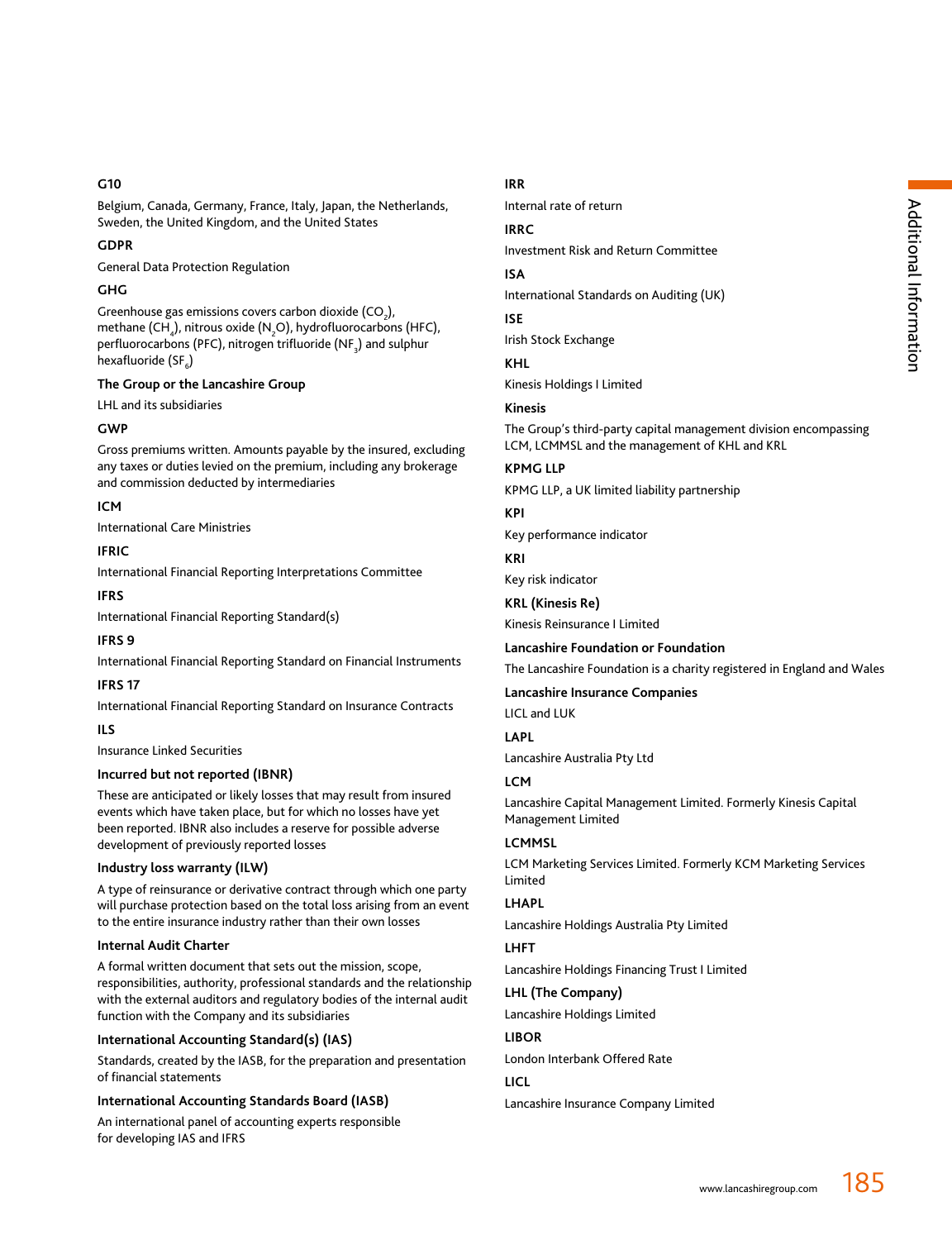## **LIHL**

Lancashire Insurance Holdings (UK) Limited

## **LIMSL**

Lancashire Insurance Marketing Services Limited

## **LISL**

Lancashire Insurance Services Limited

## **Listing Rules**

The listing rules made by the FCA under part VI of FSMA (as amended from time to time)

## **Lloyd's**

The Society of Lloyd's

## **Lloyd's Brussels**

Lloyd's Insurance Company SA, the insurer that Lloyd's has established in Brussels

## **LMSCL**

Lancashire Management Services (Canada) Limited

**LOC**

Letter of credit

## **Losses**

Demand by an insured for indemnity under an insurance contract

## **LSE**

London Stock Exchange

## **LSL or Lancashire Syndicate**

Lancashire Syndicates Limited. Formerly Cathedral Underwriting Limited. The managing agent of the syndicates

# **LUAPL**

Lancashire Underwriting Australia Pty Ltd

# **LUK**

Lancashire Insurance Company (UK) Limited

## **Managed cash**

Managed cash includes both cash managed by external investment managers and non-operating cash managed internally

## **MBRT**

Multi-beneficiary reinsurance trust

## **Moody's Investors Service (Moody's)**

Moody's Corporation is the parent company of Moody's Investors Service, which provides credit ratings and research covering debt instruments and securities, and Moody's Analytics, which offers software, advisory services and research for credit and economic analysis and financial risk management

## **MSCI**

A provider of tools and services for the global investment community

## **MSF**

Médecins Sans Frontières

# **Nameco**

Nameco (No. 801) Ltd

# **NAV**

Net asset value

## **Net acquisition cost ratio**

Ratio, in per cent, of net insurance acquisition expenses to net premiums earned

## **Net expense ratio**

Ratio, in per cent, of other operating expenses, excluding restricted stock expenses, to net premiums earned

## **Net loss ratio**

Ratio, in per cent, of net insurance losses to net premiums earned

## **Net premiums earned**

Net premiums earned is equal to net premiums written less the change in unearned premiums and change in unearned premiums on premiums ceded

## **Net premiums written**

Net premiums written is equal to gross premiums written less outwards reinsurance premiums written

# **Official List**

The official list of the UK Listing Authority

## **ORSA**

Own Risk and Solvency Assessment

# **OTC**

Over the counter

# **PIPA**

Personal Information Protection Act

## **PML**

Probable maximum loss. The Group's exposure to certain peak zone elemental losses

# **PRA**

Prudential Regulation Authority

## **Pro-rata/proportional**

Reinsurance or insurance where the reinsurer or insurer shares a proportional part of the original premiums and losses of the reinsured or insured

## **RCCC**

Risk Capital and Compliance Committee

# **RCF**

Revolving credit facility

# **RCP**

Representative Concentration Pathway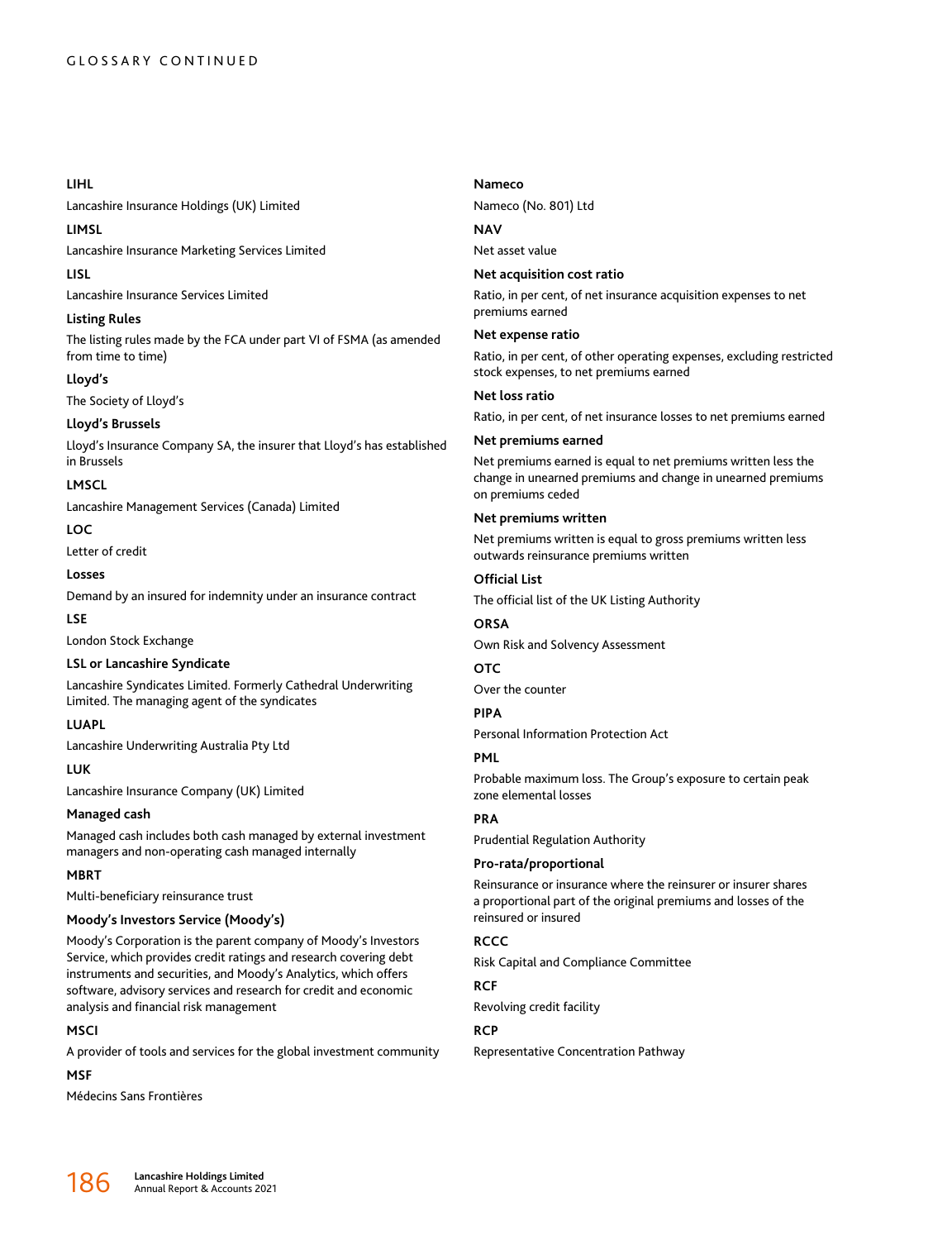# **RDS**

Realistic Disaster Scenarios

## **Renewal Price Index (RPI)**

The RPI is an internal methodology that management uses to track trends in premium rates of a portfolio of insurance and reinsurance contracts. The RPI written in the respective segments is calculated on a per-contract basis and reflects management's assessment of relative changes in price, terms, conditions and limits and is weighted by premium volume. The RPI does not include new business, to offer a consistent basis for analysis. The calculation involves a degree of judgement in relation to comparability of contracts and assessment noted above. To enhance the RPI methodology, management may revise the methodology assumptions underlying the RPI, so that the trends in premium rates reflected in the RPI may not be comparable over time. Consideration is only given to renewals of a comparable nature so it does not reflect every contract in the portfolio of contracts. The future profitability of the portfolio of contracts within the RPI is dependent upon many factors besides the trends in premium rates. RPIs are expressed as an approximate percentage of pricing achieved on similar contracts written in the corresponding year.

#### **Retrocession**

The insurance of a reinsurance account

#### **Return on Equity (RoE)**

The IRR of the change in FCBVS in the period plus accrued dividends

## **Risk Free Rate of Return (RFRoR)**

Being the 13 week U.S. Treasury bill rate, unless otherwise stated

## **RMF**

Risk Management Framework

#### **RMS**

Risk Management Solutions

## **RRC**

Risk and Return Committee

## **RSC**

Reinsurance Security Committee

#### **RSS**

Restricted share scheme

#### **S&P Global Ratings (S&P)**

S&P Global Ratings is a worldwide insurance rating and information agency whose ratings are recognised as a benchmark for assessing the financial strength of insurance-related organisations

#### **SCR**

Solvency Capital Requirement

## **SECR**

Streamlined Energy and Carbon Reporting

#### **SGT**

St Giles Trust

## **Syndicate 2010**

Lloyd's Syndicate 2010, managed by LSL. The Group provides capital to support 62.3% of the stamp for the 2022 underwriting year

## **Syndicate 3010**

Lloyd's Syndicate 3010, managed by LSL. The Group provides capital to support 100.0% of the stamp

# **TCFD**

Task Force on Climate-related Financial Disclosures

## **The syndicates**

Syndicate 2010 and 3010

# **TOBA**

Terms of business agreement

#### **Total Investment Return**

Total investment return measures investment income and net realised and unrealised gains and losses produced by the Group's managed investment portfolio

#### **Total Shareholder Return (TSR)**

The increase/(decrease) in share price in the period, measured on a total return basis, which assumes the reinvestment of dividends

#### **Treaty reinsurance**

A reinsurance contract under which the reinsurer agrees to offer and to accept all risks of a certain size within a defined class

## **UK**

United Kingdom

## **UMCC**

Underwriting Marketing Conference Call

#### **Unearned premiums**

The portion of premium income that is attributable to periods after the balance sheet date that is deferred and amortised to future accounting periods

# **UNEP FI**

The United Nations Environment Programme Finance Initiative

## **UNL**

Ultimate net loss

# **UNPRI**

UN-supported Principles for Responsible Investment

#### **uSCR**

Ultimate solvency capital requirement

#### **U.S.**

United States of America

## **U.S. GAAP**

Accounting principles generally accepted in the United States

## **UURC**

The Underwriting and Underwriting Risk Committee, a committee of the Board

## **Value at Risk (VaR)**

A measure of the risk of loss of a specific portfolio of financial assets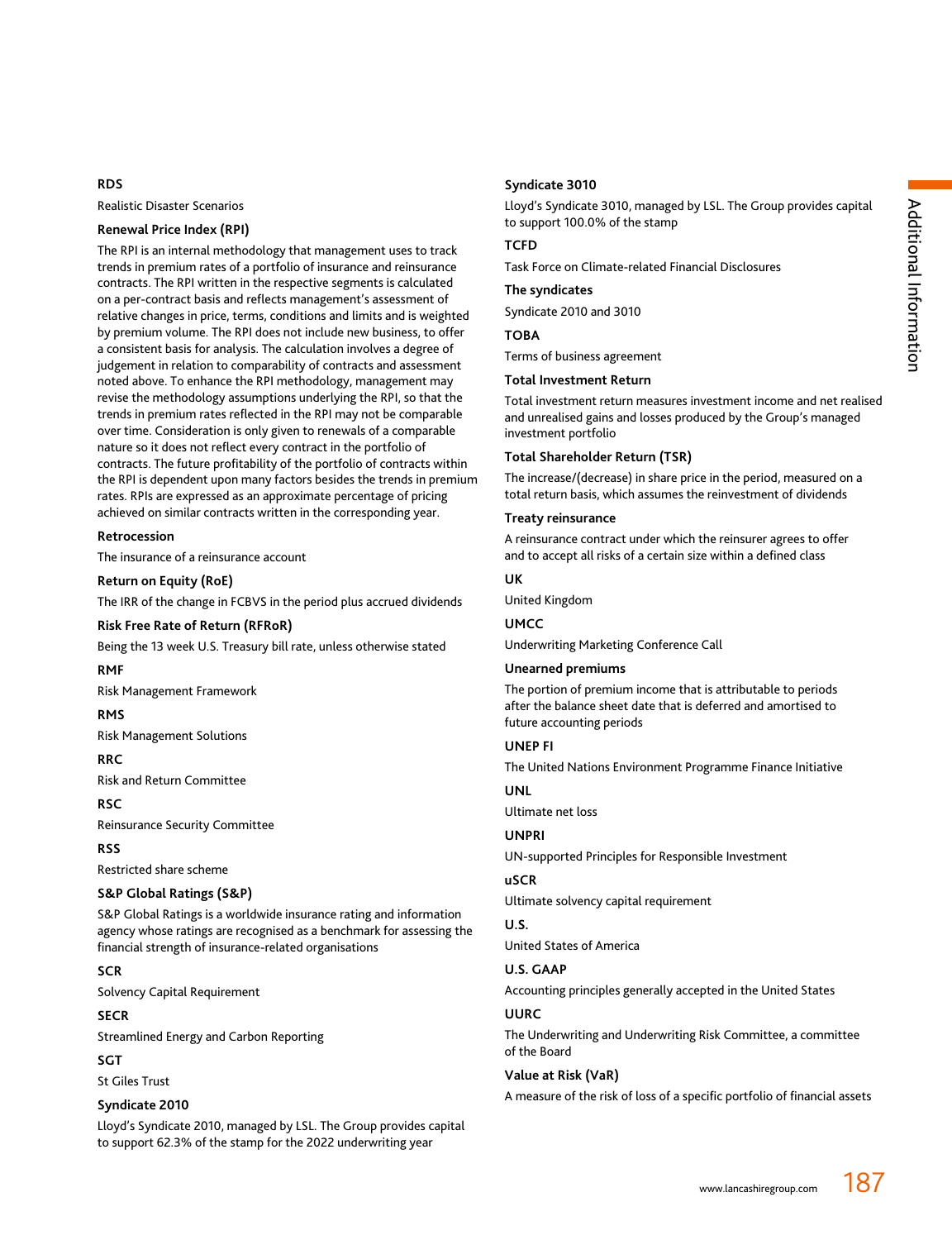## Alternative Performance Measures ('APMs')

As is customary in the insurance industry, the Group utilises certain non-GAAP measures in order to evaluate, monitor and manage the business and to aid users' understanding of the Group. Management believes that the APMs included in the Annual Report and Accounts are important for understanding the Group's overall results of operations and may be helpful to investors and other interested parties who may benefit from having a consistent basis for comparison with other companies within the industry. However, these measures may not be comparable to similarly labelled measures used by companies inside or outside the insurance industry. In addition, the information contained herein should not be viewed as superior to, or a substitute for, the measures determined in accordance with the accounting principles used by the Group for its audited consolidated financial statements or in accordance with GAAP.

In compliance with the Guidelines on APMs of the European Securities and Markets Authority and as suggested by the FRC, as applied by the FCA, information on APMs which the Group uses is described below. This information has not been audited.

All amounts, excluding share data, percentages or where otherwise stated, are in millions of U.S. dollars.

**Net loss ratio:** Ratio, in per cent, of net insurance losses to net premiums earned. This ratio gives an indication of the amount of claims expected to be paid out per \$1.00 of net premium earned in the financial year. The net loss ratio may also be presented with net insurance losses absent catastrophe and other large losses.

|                                | 31              | 31       |
|--------------------------------|-----------------|----------|
|                                | <b>December</b> | December |
|                                | 2021            | 2020     |
| Net insurance losses           | 470.5           | 283.8    |
| Divided by net premiums earned | 696.5           | 475.8    |
| Net loss ratio                 | 67.6%           | 59.6%    |

**Net acquisition cost ratio:** Ratio, in per cent, of net insurance acquisition expenses to net premiums earned. This ratio gives an indication of the amount expected to be paid out to insurance brokers and other insurance intermediaries per \$1.00 of net premium earned in the financial year.

|                                | 31              | 31       |
|--------------------------------|-----------------|----------|
|                                | <b>December</b> | December |
|                                | 2021            | 2020     |
| Net acquisition expenses       | 157.0           | 115.0    |
| Divided by net premiums earned | 696.5           | 475.8    |
| Net acquisition cost ratio     | 22.5%           | 24.2%    |

**Net expense ratio:** Ratio, in per cent, of other operating expenses, excluding restricted stock expenses, to net premiums earned. This ratio gives an indication of the amount of operating expenses expected to be paid out per \$1.00 of net premium earned in the financial year.

|                                | 31              | 31       |
|--------------------------------|-----------------|----------|
|                                | <b>December</b> | December |
|                                | 2021            | 2020     |
| Other operating expenses       | 119.6           | 114.4    |
| Divided by net premiums earned | 696.5           | 475.8    |
| Net expense ratio              | 17.2%           | 24.0%    |

**Combined ratio (KPI):** Ratio, in per cent, of the sum of net insurance losses, net acquisition expenses and other operating expenses to net premiums earned. The Group aims to price its business to ensure that the combined ratio across the cycle is less than 100%.

|                            | 31       | 31       |
|----------------------------|----------|----------|
|                            | December | December |
|                            | 2021     | 2020     |
| Net loss ratio             | 67.6%    | 59.6%    |
| Net acquisition cost ratio | 22.5%    | 24.2%    |
| Net expense ratio          | 17.2%    | 24.0%    |
| Combined ratio             | 107.3%   | 107.8%   |

**Accident year loss ratio:** The accident year loss ratio is calculated using the accident year ultimate liability revalued at the current balance sheet date, divided by net premiums earned. This ratio shows the amount of claims expected to be paid out per \$1.00 of net premium earned in an accident year.

|                                          | 31       | 31       |
|------------------------------------------|----------|----------|
|                                          | December | December |
|                                          | 2021     | 2020     |
| Current accident year ultimate liability | 557.0    | 339.1    |
| Divided by net premiums earned*          | 687.9    | 474.9    |
| Accident year loss ratio                 | 81.0%    | $71.4\%$ |

For the accident year loss ratio, net premiums earned excludes inwards and outwards reinstatement premium from prior accident years.

**Fully converted book value per share ('FCBVS') attributable to the Group:** Calculated based on the value of the total shareholders' equity attributable to the Group and dilutive restricted stock units as calculated under the treasury method, divided by the sum of all shares and dilutive restricted stock units, assuming all are exercised. Shows the Group net asset value on a diluted per share basis for comparison to the market value per share.

|                                                 | 31<br><b>December</b><br>2021 | 31<br>December<br>2020      |
|-------------------------------------------------|-------------------------------|-----------------------------|
| Shareholders' equity attributable               |                               |                             |
| to the Group                                    |                               | 1,412,308,553 1,538,466,664 |
| Common voting shares<br>outstanding*            | 241,839,109                   | 241.811.908                 |
| Shares relating to dilutive<br>restricted stock | 2,805,365                     | 3,333,356                   |
| Fully converted book value<br>denominator       | 244,644,474                   | 245,145,264                 |
| Fully converted book value per<br>share         | \$5.77                        | \$6.28                      |

Common voting shares outstanding comprise issued share capital less amounts held in trust (see note 19).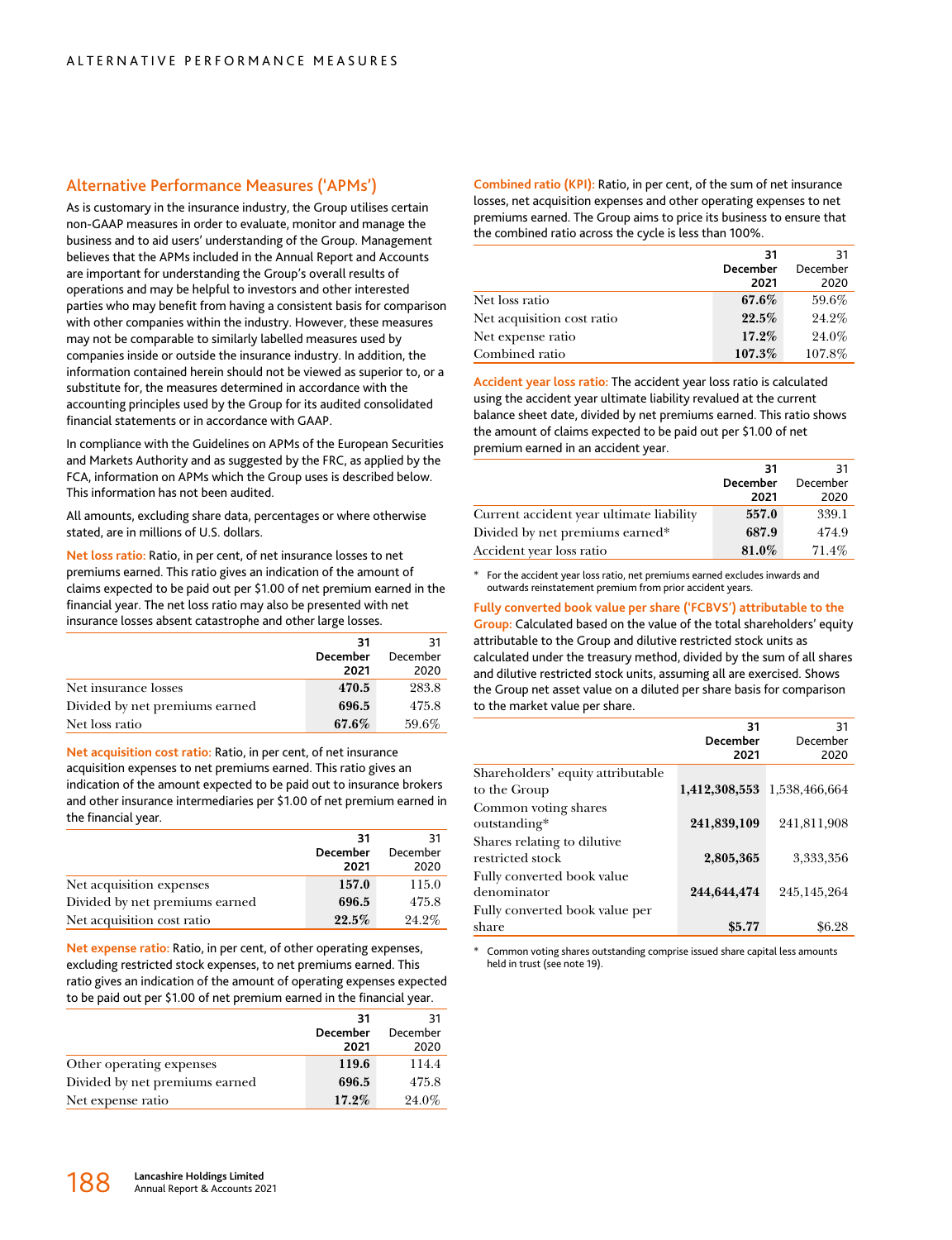**Change in FCBVS (KPI):** The internal rate of return of the Change in FCBVS in the period plus accrued dividends. Sometimes referred to as ROE. The Group's aim is to maximise risk-adjusted returns for shareholders across the cycle through a purposeful and sustainable business culture.

|                                       | 31<br><b>December</b><br>2021 | 31<br>December<br>2020 |
|---------------------------------------|-------------------------------|------------------------|
| <b>Opening FCBVS</b>                  | (\$6.28)                      | $(\$5.84)$             |
| Q1 dividend per share                 |                               |                        |
| Q2 dividend per share                 | \$0.10                        | \$0.10                 |
| Q3 dividend per share                 | \$0.05                        | \$0.05                 |
| Q4 dividend per share + closing FCBVS | \$5.77                        | \$6.28                 |
| Change in FCBVS*                      | $(5.8\%)$                     | 10.2%                  |

\* Calculated using the internal rate of return.

**Total investment return (KPI):** Total investment return, in percentage terms, is calculated by dividing the total investment return excluding foreign exchange by the investment portfolio net asset value, including managed cash on a daily basis. These daily returns are then annualised through geometric linking of daily returns. The return can be approximated by dividing the total investment return excluding foreign exchange by the average portfolio net asset value, including managed cash. The Group's primary investment objectives are to preserve capital and provide adequate liquidity to support the Group's payment of claims and other obligations. Within this framework we aim for a degree of investment portfolio return.

|                                     | 31<br>December<br>2021 | 31<br>December<br>2020 |
|-------------------------------------|------------------------|------------------------|
| Total investment return             | 1.3                    | 69.1                   |
| Average invested assets*            | 2,167.5                | 1,873.9                |
| Approximate total investment return | $0.1\%$                | $3.7\%$                |
| Reported total investment return    | $0.1\%$                | $3.9\%$                |

Calculated as the average between the opening and closing investments as per note 11 and externally managed cash as per note 10.

**Total shareholder return (KPI):** The increase/(decrease) in share price in the period, measured on a total return basis, which assumes the reinvestment of dividends. The Group's aim is to maximise the Change in FCBVS over the longer term and we would expect that to be reflected in our share price and multiple. This is a long-term goal, recognising that the cyclicality and volatility of both the insurance market and the financial markets in general will impact management's ability to maximise the Change in FCBVS in the immediate term. The total return measurement basis used will generally approximate the simple method of calculating the increase/(decrease) in share price adjusted for dividends as recalculated below.

|                          | 31         | 31          |
|--------------------------|------------|-------------|
|                          | December   | December    |
|                          | 2021       | 2020        |
| Opening share price      | ( \$9.88)  | $(\$10.17)$ |
| Q1 dividend per share    |            |             |
| Q2 dividend per share    | \$0.10     | \$0.10      |
| Q3 dividend per share    | \$0.05     | \$0.05      |
| Q4 dividend per share    |            |             |
| + closing share price    | \$7.17     | \$9.88      |
| Total shareholder return | $(25.8\%)$ | $(1.4\%)$   |

#### **Comprehensive income returned to shareholders (KPI):** The

percentage of comprehensive income returned to shareholders equals the total capital returned to shareholders through dividends and share repurchases in a given year, divided by the Group's comprehensive income. The Group aims to carry the right level of capital to match attractive underwriting opportunities, utilising an optimal mix of capital tools. Over time, through proactive and flexible capital management across the cycle, we aim to maximise risk-adjusted returns for shareholders.

|                                      | 31                        | 31       |
|--------------------------------------|---------------------------|----------|
|                                      | <b>December</b>           | December |
|                                      | 2021                      | 2020     |
| Capital returned                     | 43.3                      | 32.3     |
| Comprehensive income attributable to |                           |          |
| the Group                            | (92.9)                    | 24.3     |
| Comprehensive income returned to     |                           |          |
| shareholders                         | $\mathbf{n}/\mathbf{a}^*$ | 132.9%   |

The % comprehensive income returned to shareholders is n/a when reporting a comprehensive loss for the period.

**Gross premiums written under management (KPI):** The gross premiums written under management equals the total of the Group's consolidated gross premiums written plus the external Names' portion of the gross premiums written in Syndicate 2010 plus the gross premiums written in LCM on behalf of KRL. The Group aims to operate nimbly through the cycle. We will grow in existing and new classes where favourable and improving market conditions exist, whilst monitoring and managing our risk exposures and not seek top-line growth for the sake of it in markets where we do not believe the right opportunities exist.

|                                      | 31<br><b>December</b><br>2021 | 31<br>December<br>2020 |
|--------------------------------------|-------------------------------|------------------------|
| Gross premiums written by the Group  | 1,225.2                       | 814.1                  |
| LSL Syndicate 2010 – external Names' |                               |                        |
| portion of gross premiums written    |                               |                        |
| (unconsolidated)                     | 142.3                         | 126.6                  |
| LCM gross premiums written           |                               |                        |
| (unconsolidated)                     | 135.9                         | 126.4                  |
| Total gross premiums written under   |                               |                        |
| management                           | 1,503.4                       | 1,067.1                |